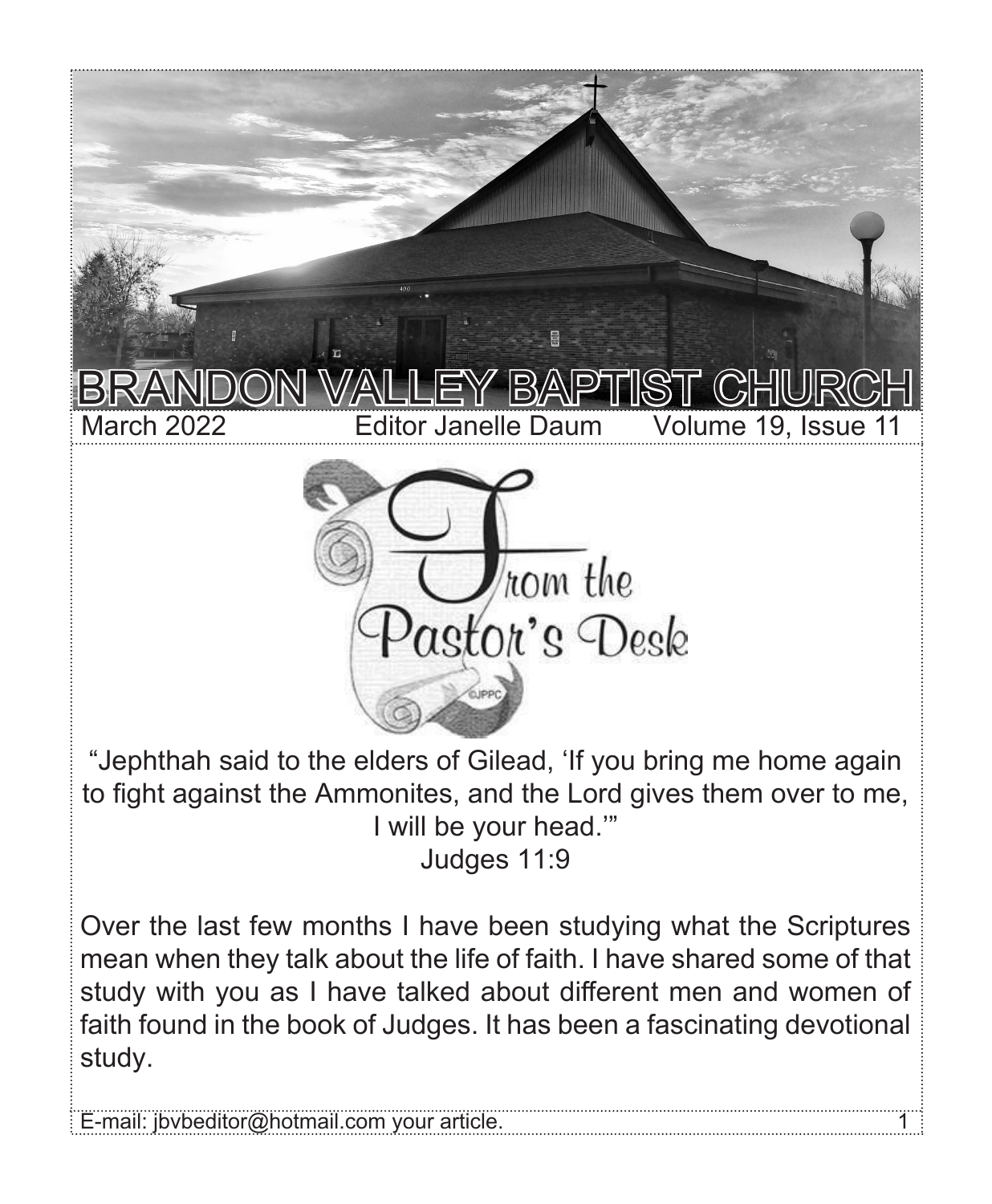Someone once told me that the greatest measure of spiritual maturity is how we deal with situations where we have faced injustice or harm to our reputation. Do we respond in kind, or do we respond in grace? The level of our faith is seen in the characteristics we display when the heat is on and we are facing unfairness or injustice. If we live by faith we will respond differently than those who have no faith.

For the next few devotional messages I am going to focus on Jephthah in Judges 11. He teaches us that God has established a high moral ground, and He expects us to walk on that higher ground. The first characteristic of that higher faith ground that we learn from Jephthah is forgiveness.

The Associated Press carried a story from Los Angeles that showed how unforgiving a crowd can be. An angry crowd of about 100 church people chased a gunman who fired a shot inside their church. They cornered him a few blocks away and threw rocks and bricks at him until the police arrived. Police rescued the suspect just as the mob had gotten the man to the ground and had begun to administer "a little street justice to the man's head and shoulders." The man sustained slight head injuries. He was booked on charges of attempted murder. What's interesting is that the police originally declined to identify him because they feared further retaliation from the church people. They didn't trust the crowd in a church to forgive.

That reminds us that forgiveness is not natural. It's a characteristic that has to be developed. It's part of the higher ground that men and women of faith need to be walking on.

Jephthah was born into a mixed marriage situation that caused some huge problems for him. Not only was he just a half-brother to Gilead's

2.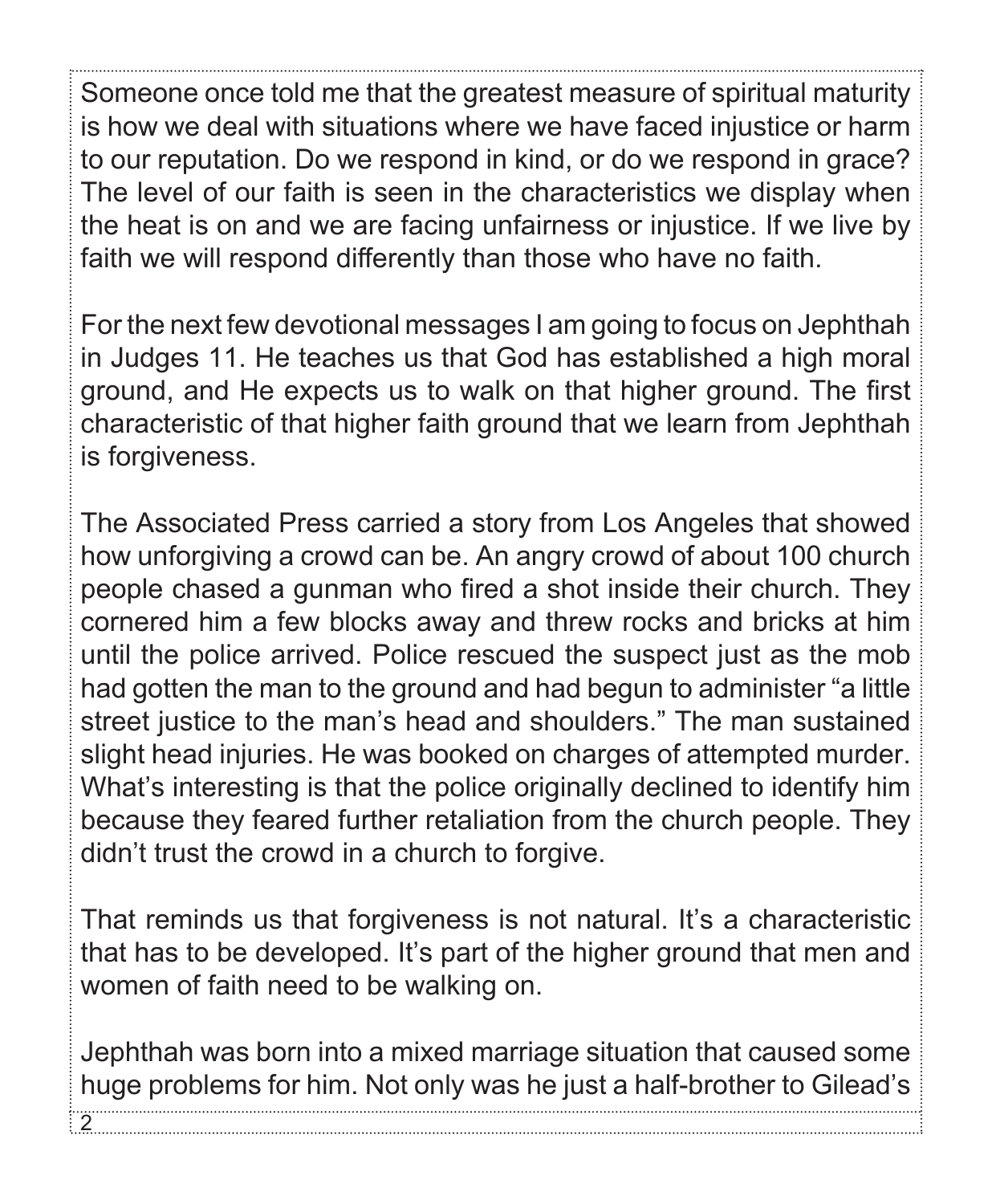other sons, he also had to bear the stigma of being the son of a prostitute.

As a half-brother Jephthah had definite rights. He had every right to expect to receive a portion of his father's inheritance. Legally he could demand it. But his brothers didn't see it that way. Instead, they drove him out of the house so that he wouldn't receive anything. It was injustice at its worst.

Jephthah's reaction is instructive and tells us a lot about his character. In v.1 Jephthah is described as being a mighty warrior. He was one of the strongest, fastest and most intelligent fighting men of his day. Few men were his equal. As a mighty warrior Jephthah could have easily taken his part of the inheritance by force. He didn't do that. Rather than cause trouble he left. He had been treated unjustly and with contempt, but he refused to react in kind.

It wasn't long before he was faced with the need to forgive his people for the wrong done to him. He moved to the city of Tob and gathered around himself a group of good-for-nothing outcasts as his allies. They then went out on raids against the Ammonites who were oppressing Israel at the time.

As the Ammonite oppression grew and war became imminent, the elders of Gilead turned to the only mighty warrior they knew. It was apparent that no one in Gilead was willing to stand against the Ammonite invaders, even though the reward was great. According to Judges 11:8, in the offer made to Jephthah, the elders of Gilead were prepared to agree that whoever would lead them in the battle against the Ammonites would be declared to be the leader of Gilead. Since no one else could be found who would do it they made the offer to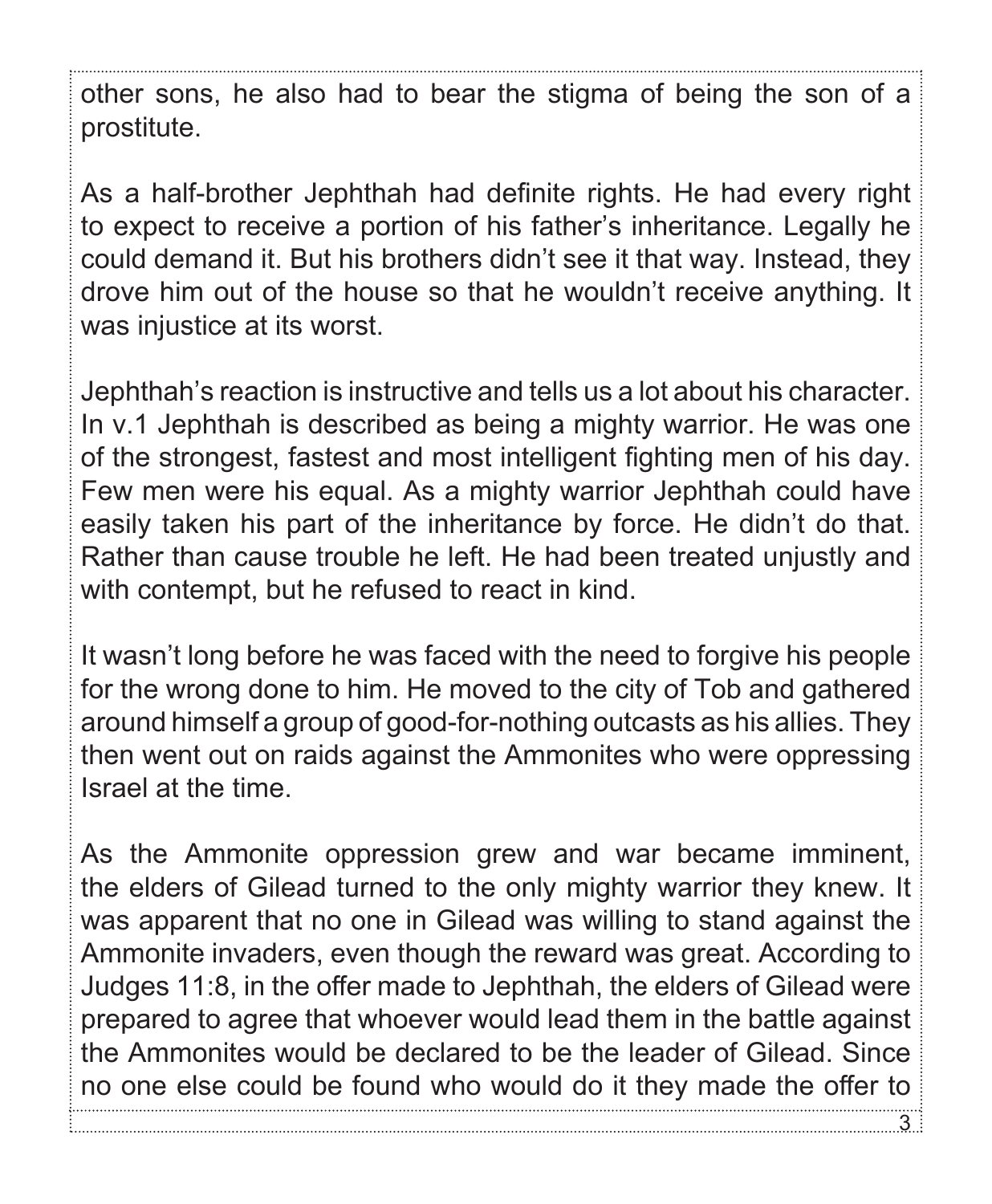Jephthah, the outcast son of a prostitute.

What had been done to Jephthah by his brothers was both morally and ethically wrong. The elders of Gilead had done nothing to stop it. In verse 7 Jephthah first lets them know that they are showing a lot of nerve coming to him for help now. Verse 8 stands as a statement of contrition from the elders, "And the elders of Gilead said to Jephthah, 'That is why we have turned to you now, that you may go with us and fight against the Ammonites and be our head over all the inhabitants of Gilead.'" They were finally willing to admit they had done wrong and in their fear they turned to the only man they knew who could help them.

Jephthah relents, forgives them and agrees to help. In v.9 he tells the elders, "If you bring me home to fight against the Ammonites, and the Lord gives them over to me, I will be your head." He was agreeing to forgive, and as a result he was moving from being an outcast to being the head over all of Gilead. The deal is sealed with a solemn vow in v.10, "The Lord will be witness between us…" Verse 11 tells us that the people of Gilead agreed to the vow and Jephthah was accepted as the leader of all Gilead.

A lesser man would have refused to help, no matter what the promised reward might have been. Jephthah was a man who displayed God's character and grace. He walked on the high moral ground that God had established for men and women of faith. He had been treated wrongly, but he forgave. When they needed him he stepped up to the plate and served them. That forgiveness is an important part of the character of a person who lives by faith.

Forgiveness doesn't say anything about the people being forgiven. It

4.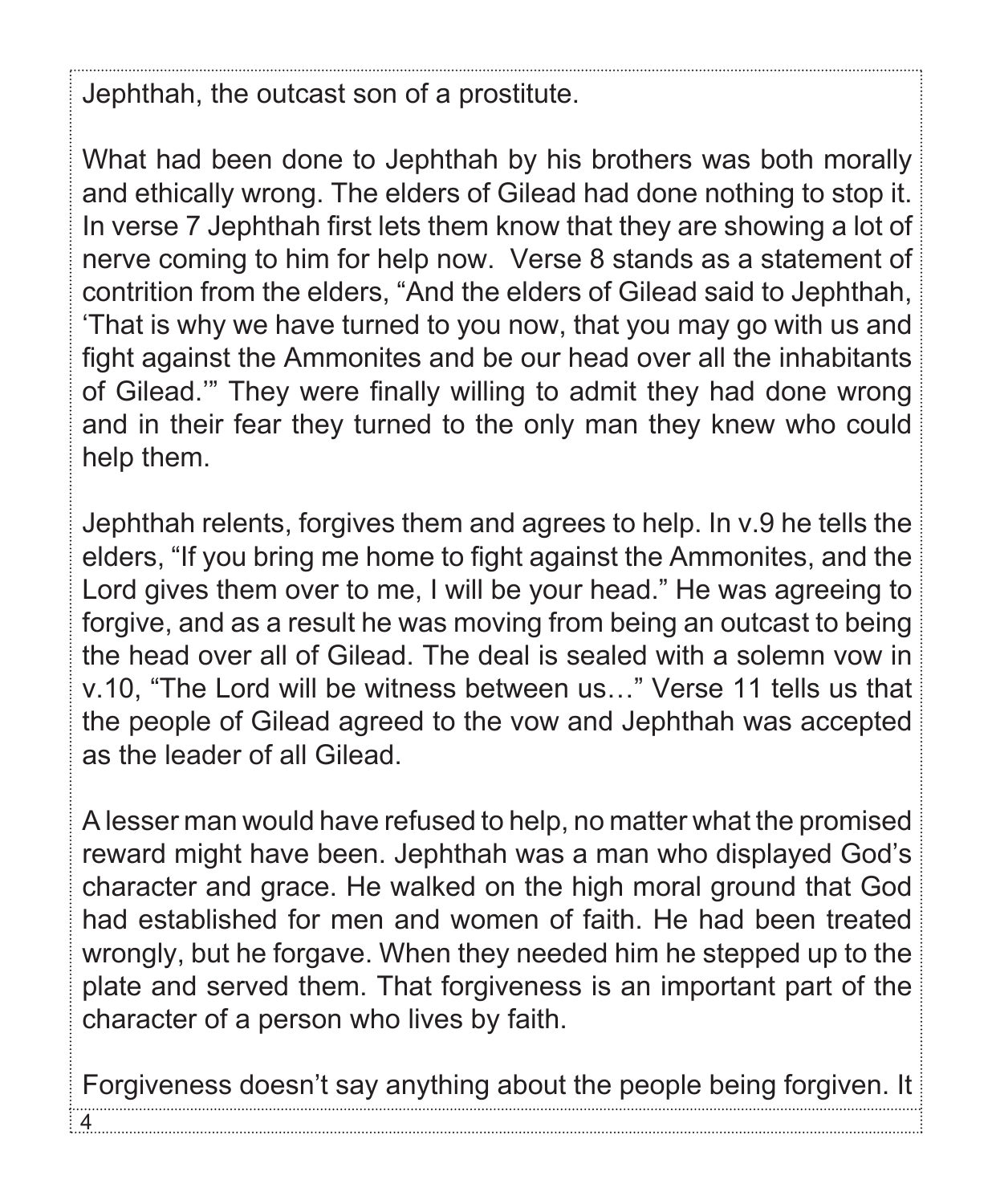speaks volumes about the heart and character of the one doing the forgiving. We don't forgive because people deserve to be forgiven. We forgive because it's an important facet of the character of God that He is developing within us.

Is there anyone in your life that you have refused to forgive? They may have hurt you deeply and done terrible things to you. Don't forgive because the other person deserves it. Forgive them because you deserve the freedom that forgiveness brings to your heart. Forgive them because that is what God has done for you. Forgive them because God has called you to walk according to His high moral standards. That forgiveness is an important part of the character of men and women of faith.

## Blessings,

.

Pastor Randy

# **COMMITTEE REPORTS WORSHIP TEAM REPORT**

Worship Team met January 23rd. Because the Christmas Carol Hymn sing/soup supper was so well attended we have decided to have the Hymn Sing be more theme-based and incorporate a meal. The next Hymn Sing will be held on Good Friday, April 15th followed by a potluck meal. More details to follow.

We have been discussing replacing the pulpit and communion table and have decided to go with "re-purposing" the current furniture to update it and make it more closely match the new chairs and table on the stage that were donated a while ago.

Worship Team members: Dixie, Matt, Erica, Hailey, and Jan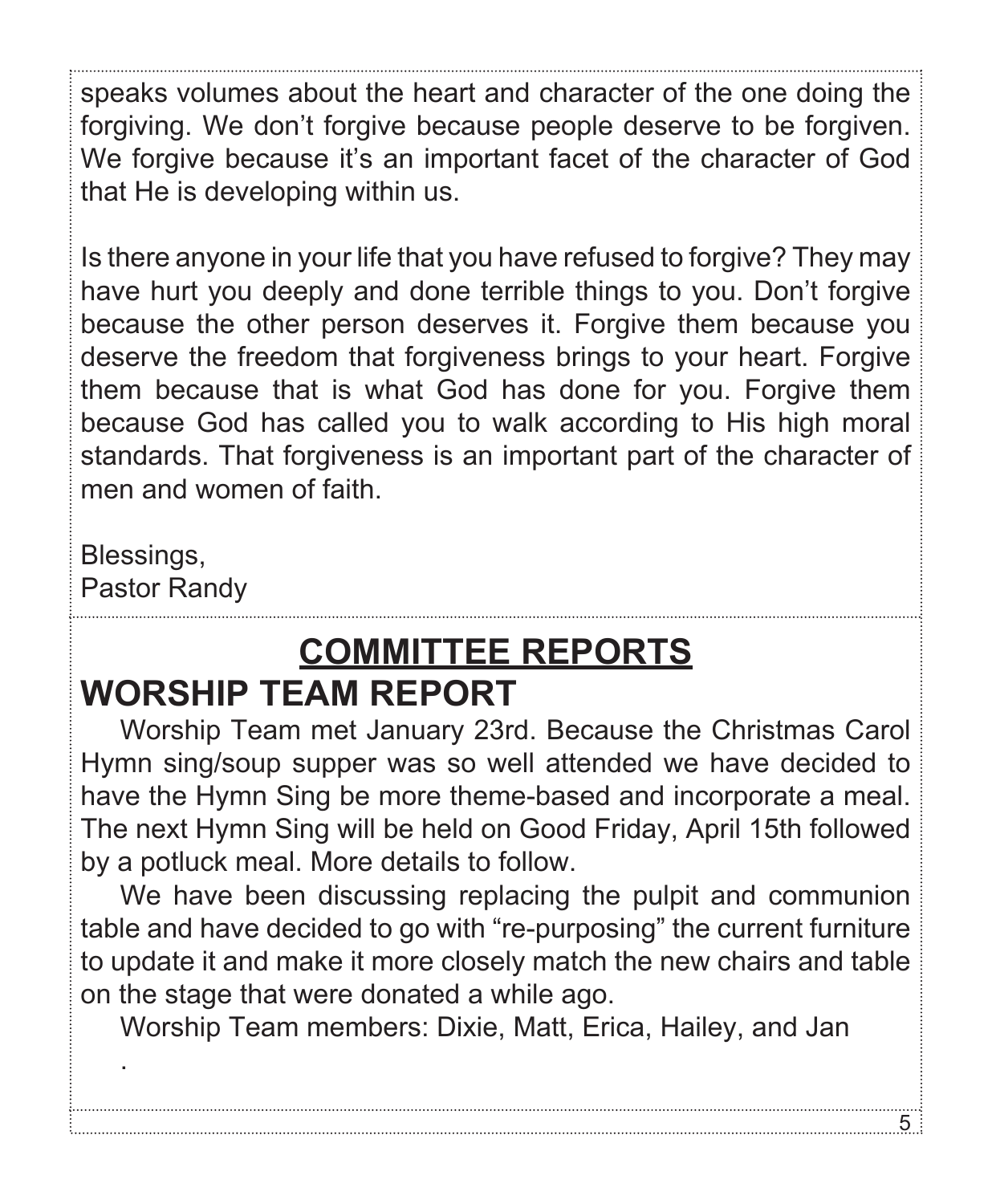# **EVENTS CALENDAR 2022:** UPCOMING EVENTS FOR MARCH AND BEYON**I**

## **Sunday's**

**9:30 a.m.** Worship Service **10:30 a.m.** Fellowship **10:45 a.m.** Sunday School for the Whole Family **March 6, 11:30 a.m.** Sunday School Social, Lunch will be provided

## **Wednesday's**

**6:30 p.m.** Awana Clubs **7:45 p.m.** Middle & High School Youth Group

## **Thursday's**

**3 p.m.** Prayer & Women's Bible Study at BVBC **6:30 p.m.** Women's Evening Bible Study meets at various homes. Contact Stacy Frost for location.

## **Saturday's**

**8 a.m.** Men's Bible Study on Zoom (1st & 3rd Saturdays of the month)

**Sunday, March 13,** Daylight Savings Time Starts **Sunday, March20,** Newsletter Articles are Due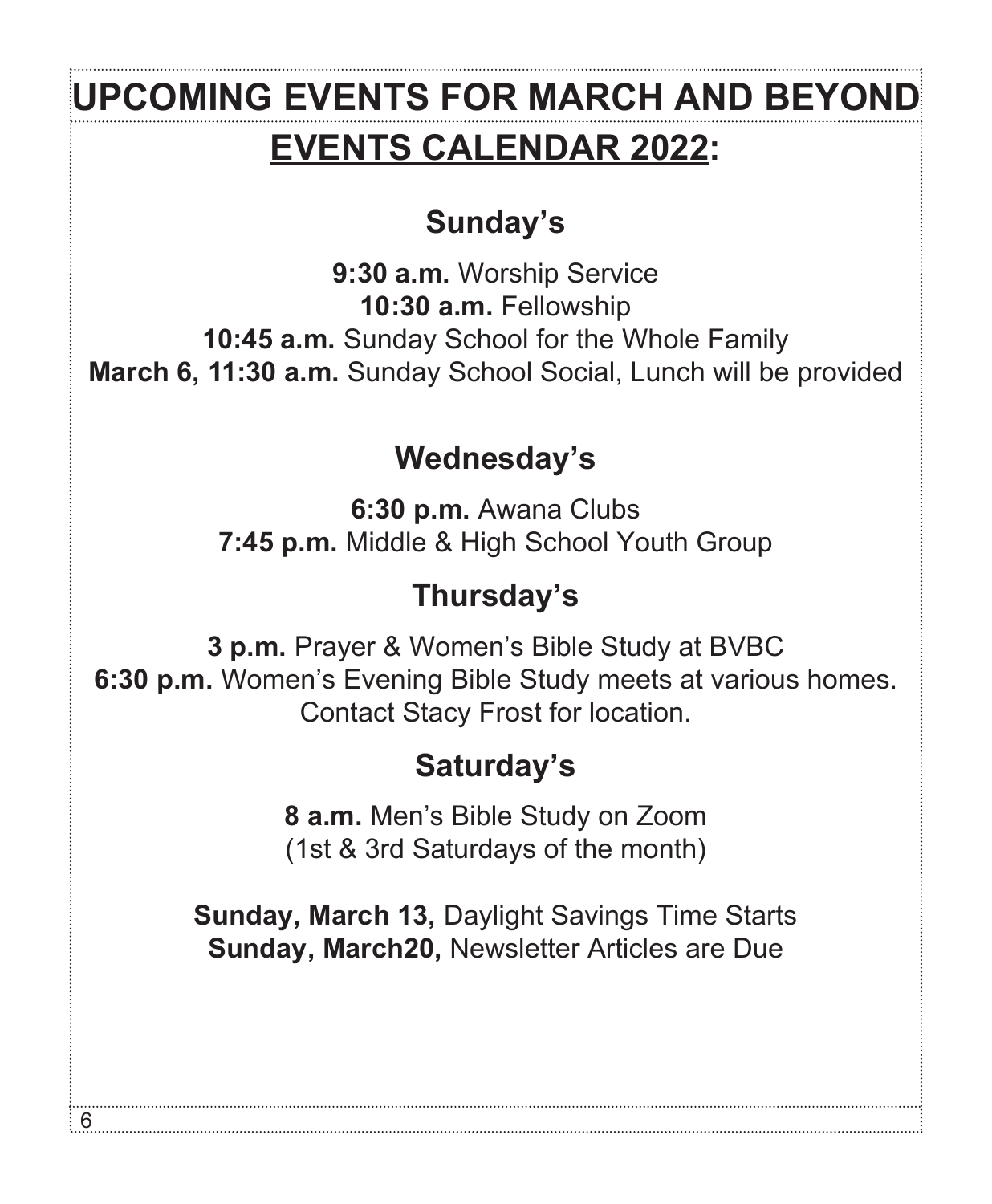# **MISSIONARY OF THE MONTH**



# **Shan Reed**

Shan is serving the North American Baptist Conference in Osaka Fu, Japan, seeking to evangelize and minister through a church plant in Izumi, Osaka, and Komyo Christian Church.

> Address: NAB 1219 Pleasant Grove Blvd. Roseville, CA 95678

> Phone: 916-797-6222 Email: serve@nabconf.org Web: nabmission.org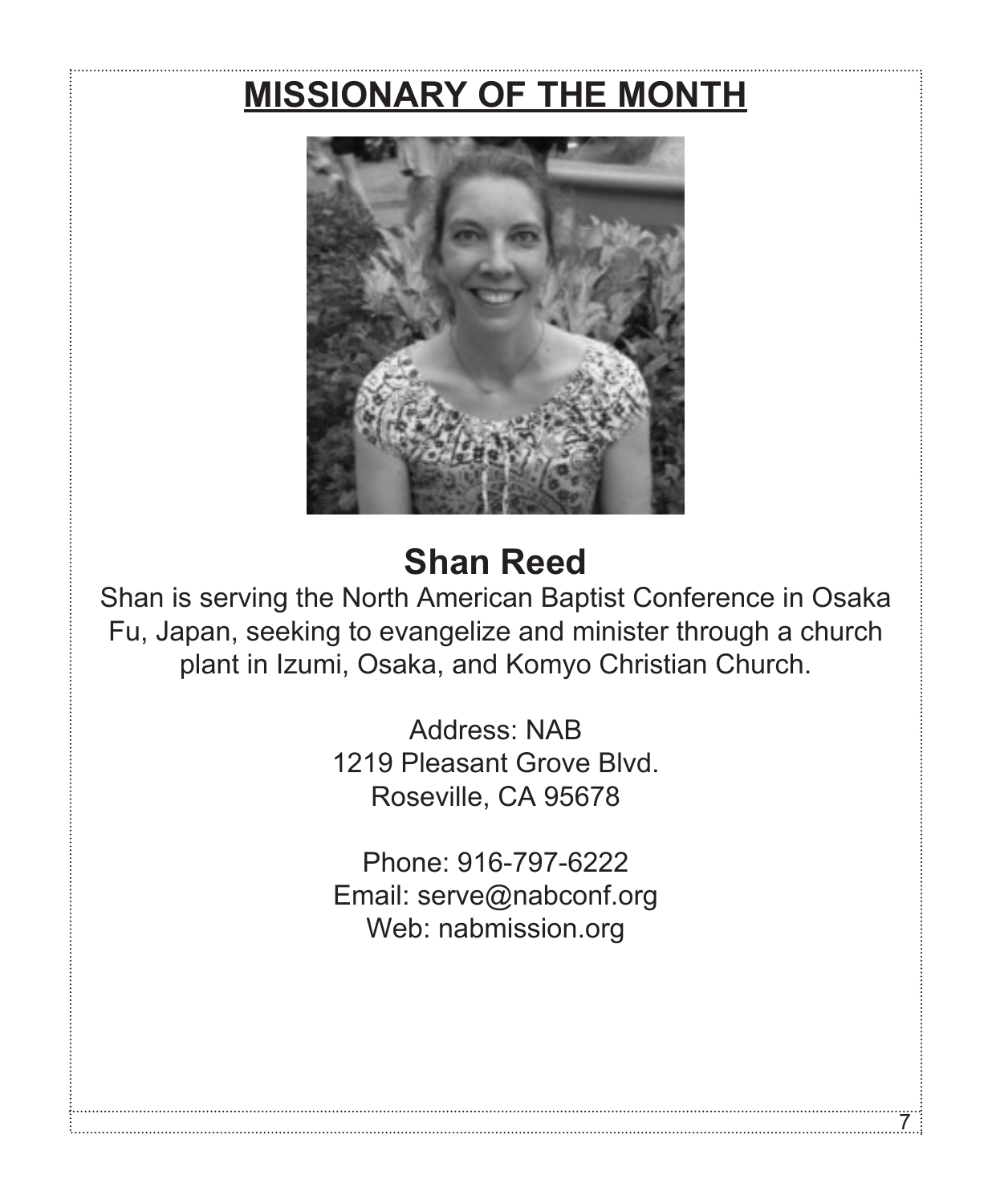# **MISSIONARY UPDATES RICK & DEBBI BARDIN - CAMEROON**



FEBRUARY 2022 ON THE ROAD AGAIN

### **Prayer**

• Pray that the visa for the pathologist scheduled to go to Mbingo February 15 is granted in time.

• Pray for the quick and safe arrival of the team coming to install the new, automated telepathology system and the training of the Pathology Department staff by the installation team.

• Pray that while Debbie is on furlough the ministry of printing scripture cards monthly for patients continues well in her absence.

• Pray patients coming to our hospital will continue experiencing the love of Christ through the staff they encounter.

### **Praises**

• Praise the Lord for the completed hydroelectric/oxygen project that is now providing uninterrupted, stable power to the hospital and

 $\beta$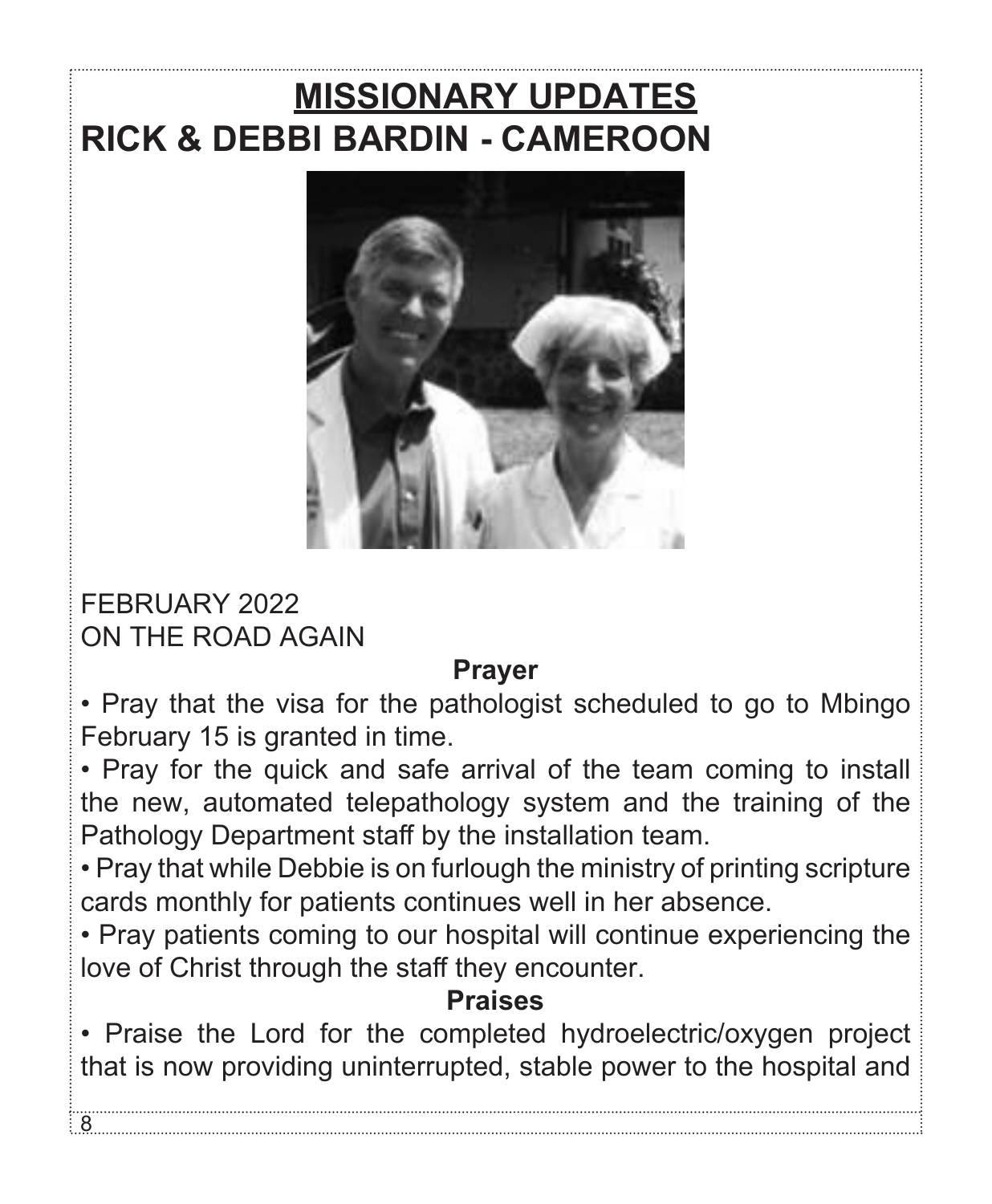piped-in oxygen for all wards, ICU, and OR!! A dedication service took place on February 6. The NAB leadership team and Pastor Paul Nather from Century Baptist Church traveled to Cameroon for this. We want to sincerely thank the NAB and all those who contributed financially to make the hydroelectric project a reality!!

For the word of the Lord holds true and we can trust everything he does.

He loves whatever is just and good; the unfailing love of the Lord fills the earth.

### **PSALM 33:4 - 5 (NLT)**

We arrived in the USA from Cameroon on January 14 and will be here until mid-June. Nashville First Baptist Church has made their mission house available to us, and we are very grateful!! We have enjoyed some time in Tennessee with our son and his family (including four grandsons) on the weekends. We are now in Florida to spend time with our daughter and her family (including a granddaughter and grandson). After that, we will be mostly on the road, reporting to 19 of our supporting churches over the next four months. These are scattered from Wisconsin, Minnesota, North Dakota, South Dakota, and Iowa to California. We plan also to attend a 10-day CME conference in April and a 10-day conference being held by the NAB in May. We expect to return to Cameroon on June 15.

While we are away, the pathology service is being provided via telepathology. This is currently being done using the manual slide scanning system that was used during our last furlough. This is possible because of the generosity of numerous stateside pathologists who are reading the cases. We are very happy to report that a new, automated slide scanner has also been purchased thanks to the matching fund sponsored by Southwestern Medical Clinic Foundation in 2021. The scanner is now on site in Mbingo awaiting an installation team to arrive from South Africa. This will greatly expand our capacity for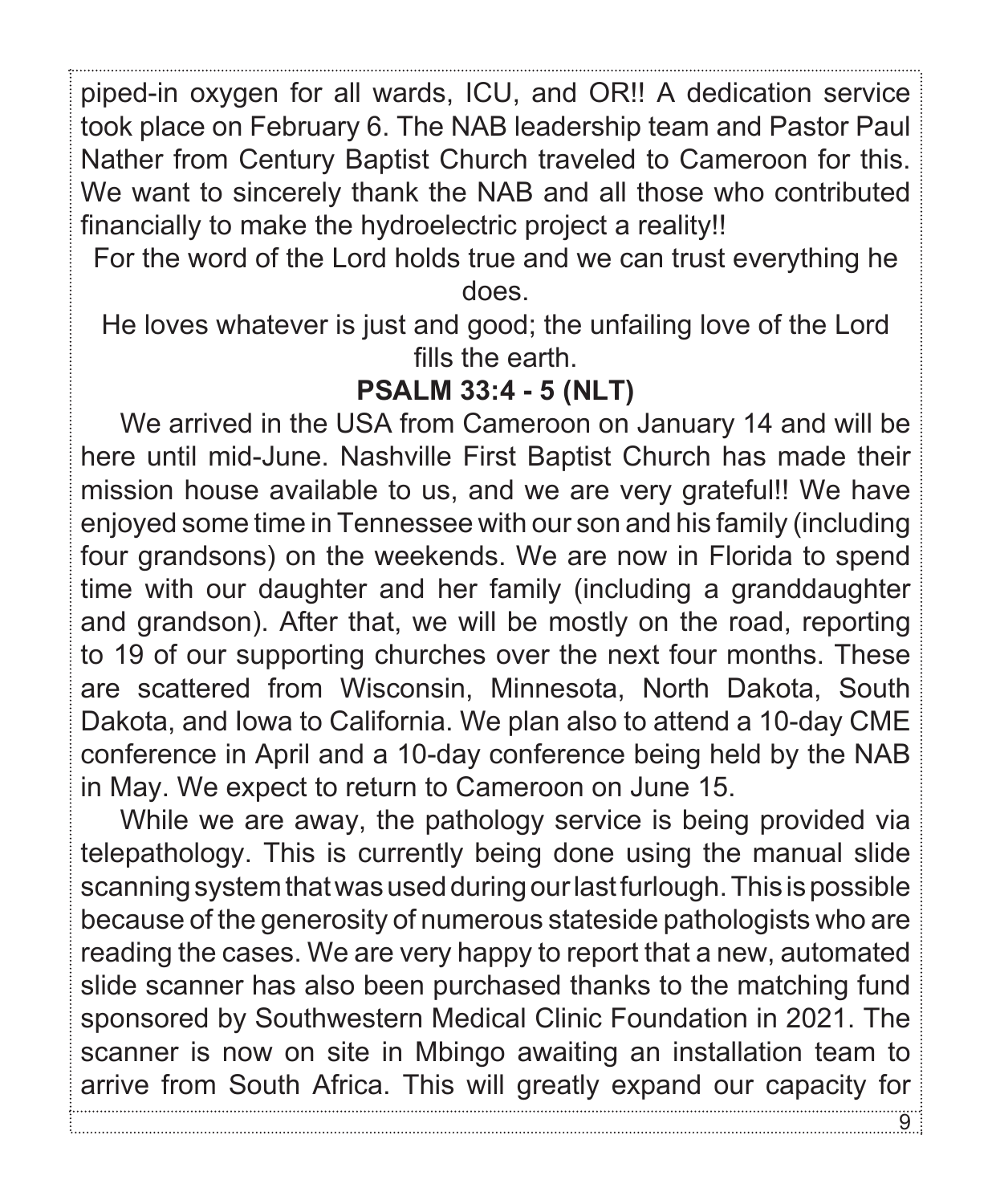telepathology. We are so grateful and thank any and all of you who contributed to this! In addition, a volunteer pathologist is scheduled to actually go to Mbingo in mid-February to stay for six weeks! We thank God for blessing us though so many wonderful people! In His Matchless Love, Rick & Debbie Bardin

# **DARWIN & KAREN STOESZ - JAPAN**



February 23, 2022

#### **Manna – What is it?**

We read in Exodus 16:31 about how God provided food for the Israelites. The food that God provided was so strange to the Israelites that they literally called it "What is it" or Manna. When we first heard about a disease that was spreading throughout the world and then turn into a pandemic, we heard different terms for the disease because no one knew what it was. Eventually it became known as Covid. "What is it?" has affected different people in different ways. Many tragic stories have come from the pandemic that could be termed "What is it?". 10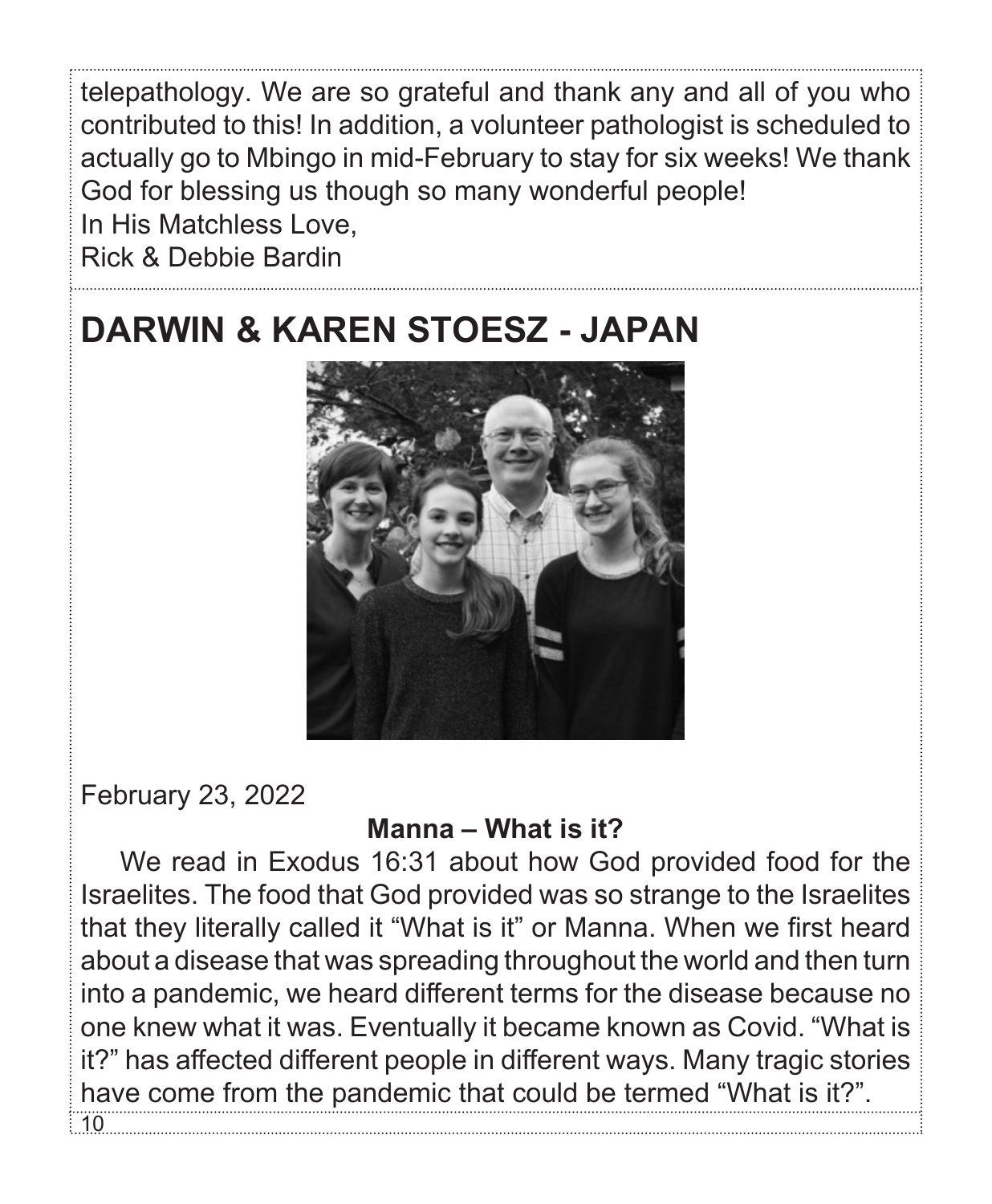"What is it?" has provided new ways of doing ministry for missionaries in Japan. For the Stoesz family in Japan it meant that Anna did not come home for Christmas as it was quite difficult to travel at that time. It has also meant that Darwin worked from home for 68 days in 2021.

"What is it?" has made traveling more challenging. One new way that we can help missionaries in Japan is by providing transportation for missionaries in quarantine. Sometimes that means driving their car to the airport and leaving it for them to take home, or it means picking up a couple who got into Japan on a humanitarian visa to render support to their daughter who has a very young boy – who happens to be their first grandchild.

"What is it?" created vacancies in most of the five apartments that SEND International Japan calls the SEND Japan guesthouse. Darwin used that opportunity to refresh many of the guesthouses and stairwell from first floor to fourth floor with fresh paint, new wallpaper, and next generation LED lights that not only save electricity, but easier to maintain. We also were able to replace old water heaters. The advantage of doing the updating now was that the guesthouse was mostly empty. God provided willing workers from a local ministry and an English-speaking Japanese pastor who had the expertise to help us.

"What is it?" made the Christian school that we partner with called Christian Academy in Japan to remove tables and chairs to make space so that the children could keep their distance. SEND International could provide storage for the tables and chairs in our warehouse as they had insufficient space to store these items and they did not want to throw them away as they knew they would need them again.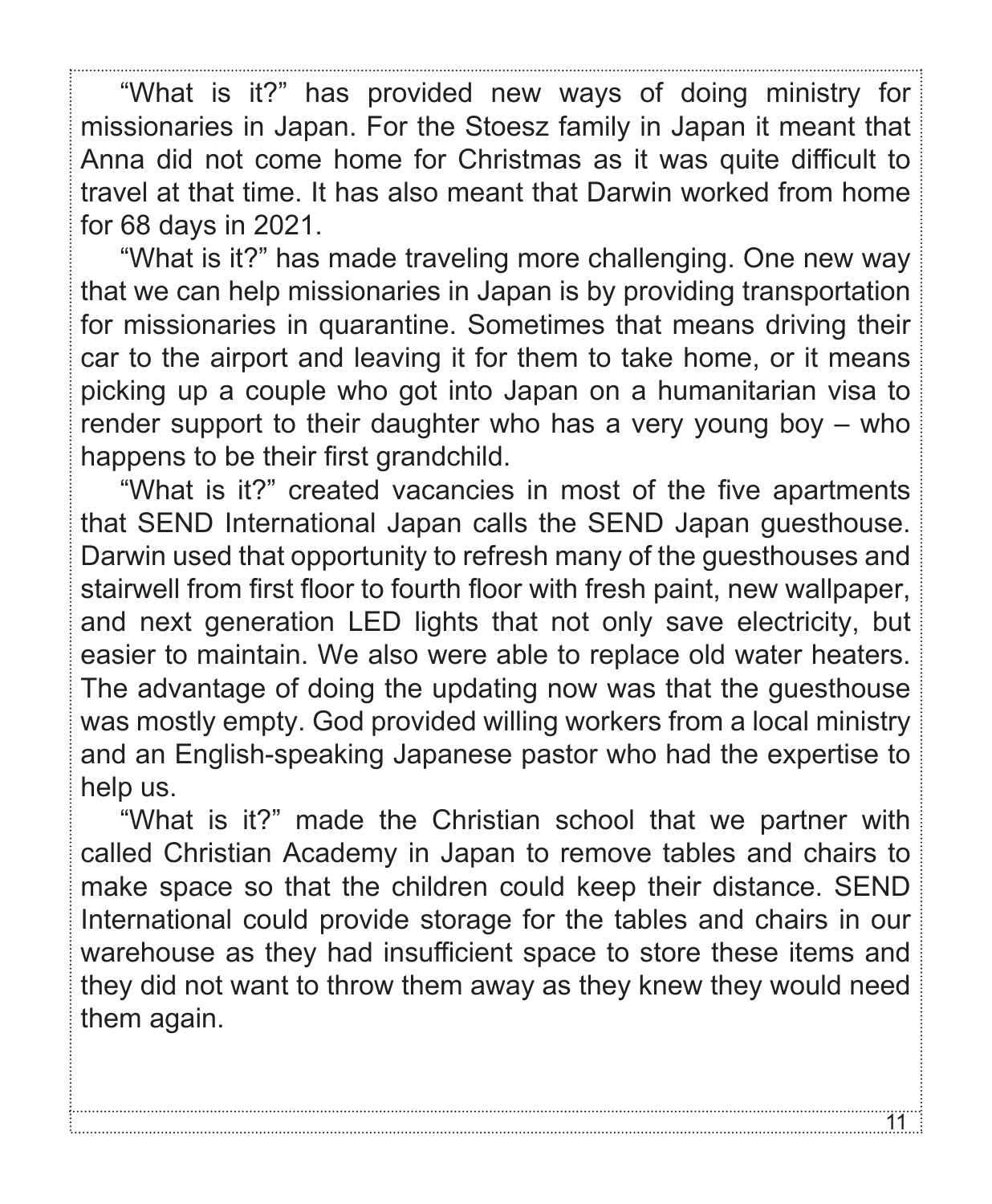### **SEND Ladies Retreat Report By Karen**

A group of thirteen SEND Japan ladies met for a time of relaxation, rest, and reflection for our annual ladies' retreat February 3-6. The theme of our retreat was God's Grace with the theme verse of 1 Peter 5:10. "And after you have suffered a little while, the God of all grace, who has called you to his eternal glory in Christ, will himself restore, confirm, strengthen, and establish you" (ESV).

These past two years have been challenging to each of us in various ways and we were able to reflect on God's grace given to each of us during our difficult circumstances. As we shared in small groups God's grace became obvious in how he answered many prayers, brought healing to physical illnesses, brought spiritual growth to new Believers, how he gives comfort to those who are mourning, direction to those who are planning for the future, and rest for the weary.

One SEND sister shared how she is now more excited about future ministry because she shared her story with her group, and they pointed out God's grace to her and her family in moving them to a new place of service. Where there was once only disappointment, there was now excitement. For me, sharing my prayers for Anna as we prepared to take her to college, and how God has faithfully answered those prayers, resulted in bolstering my spirits and continues to provide comfort even as we remain separated by time and distance. God does hear and answer prayer according to his will and good pleasure.

The SEND Japan ladies retreat was a special time of enjoying fellowship and fun with sisters in Christ.

### **Home Service 2022-2023**

Our home service is scheduled every four years and this June 2022 is when our home service is scheduled. We plan on living in Elbing, Kansas from June 2022 to June 2023. Anna will continue to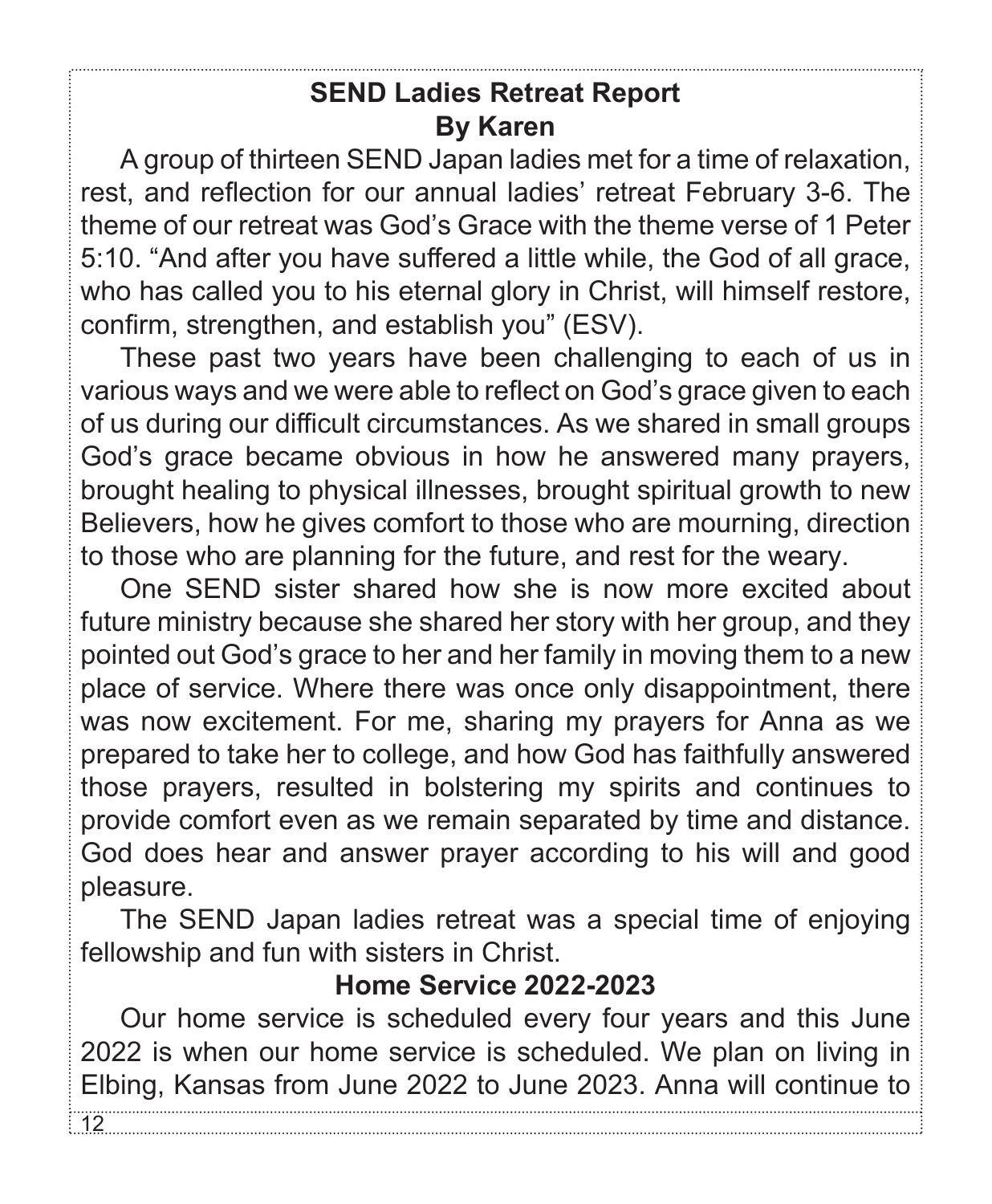study at John Brown University, which is about four hours away. Pray for our plans for home service regarding transportation, packing up our house here in Japan after 8 years in the same house, etc. We ask you for your prayers as we explore different opportunities for ministry with SEND International in our next term.

### **Thank You!**

We often think of you, our supporters in prayer and finances. You have sacrificed money from your hard-earned salary to join in what God has invited us to do here in Japan. Pray that we will continue to serve faithfully, for Jesus is the Lamb and he is Lord of lords and King of kings!

### **Family Update**

Anna is doing well in her second semester at John Brown University. Clara finished soccer season and hopes to join basketball which is in the Spring at CAJ. Karen continues to really enjoy feeding the many birds that are coming to our backyard. Darwin enjoys going to the gym where he gets to greet everyone there and tries to make conversation. Unfortunately, Darwin had to cancel his annual Super Bowl party as it was not on TV.

## **Prayer / Schedule Update**

Our tentative schedule so far is as follows. Of course, all dates are subject to change. Please pray for us especially for these events:

Feb 24 Darwin gives a business report to Japan Council

Feb 25 Due date that missionaries need to approve an important financial document and then I need to double check the numbers.

Feb 27 Karen is planning a wedding reception for a SEND couple Mar 15 Karen CAJ board meeting

Mar 17-18 Clara takes an overnight trip with the CAJ 8th grade to Kyoto

Mar 21-25 Anna JBU Spring Break

Mar 26 – Apr 2 Stoesz Family trip to Yamanaka Chalet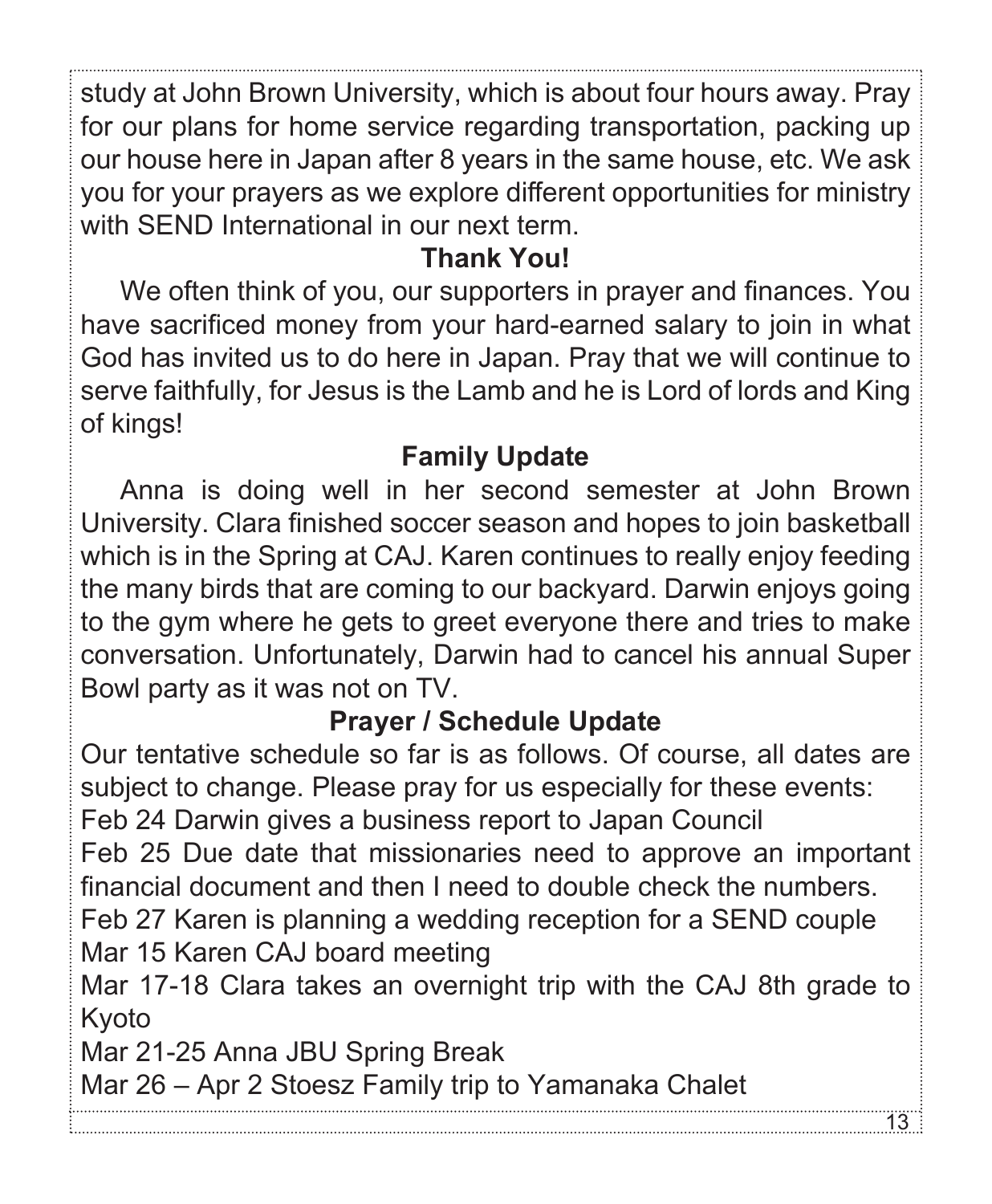Mar 30 Darwin gives a business report to Japan Council

Apr 1-2 SEND men work trip at Yamanaka Chalet

Apr 16 Anniversary of our first date between Darwin and Karen

Apr 27 Darwin gives a business report to Japan Council

May 6 Anna last day at JBU

May 16-17 Karen Final CAJ board meetings

June 10 Clara last day of CAJ

June 16 Stoesz USA Home Service begins

#### **Please pray:**

1. Pray that Darwin's teacher Mr. Tsuneizumi and Karen's friend Yuko-san would put their faith in Christ.

2. Pray for wisdom for decisions that need to be made in the SEND Japan office and at Christian Academy in Japan.

3. Praise that CAJ was able to hire a new Head of School who will start in August.

4. Pray for Anna and Clara that they would have continued growing relationships with Jesus.

5. Pray for Anna at John Brown University and studies kinesiology.

6. Pray for Clara at Christian Academy in Japan that she would seek God and make good friends.

Thank you for your continued partnership in our ministry.

Thank you so much for your prayers, financial support, and encouragement so that we can stay here in Japan.

Sincerely,

ા4.

Darwin & Karen & Anna (18) & Clara (14) Stoesz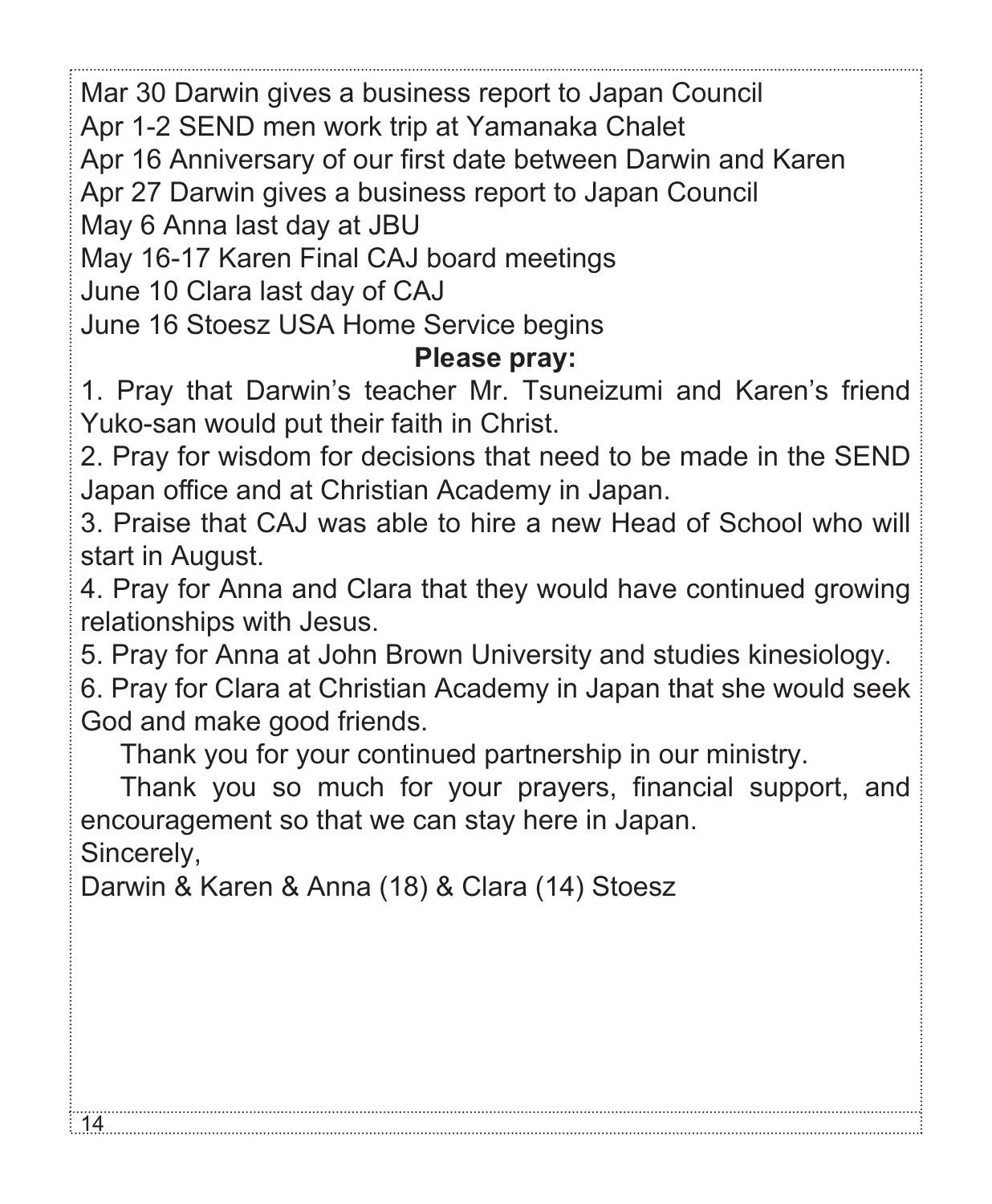# **SHAN REED - JAPAN**



FEBRUARY 2022 SHAN IN JAPAN

#### **Praises**

• Praise the Lord for wonderful times of worship and fellowship celebrating Jesus' birth.

• Praise God for YEAH! – our youth gathering at Komyo Christian Church

• Praise God for English conversation students.

• Praise the Lord for continuing to strengthen us as we learn to live rooted and built up in him.

### **Prayer**

• Pray for each one at Komyo Christian Church to continue to grow and learn to live in Jesus.

• Pray for our English conversation students to experience God's love as they come to Komyo Church for classes.

• Pray for the youth of Komyo and Kongo churches to learn to live rooted and built up in Christ.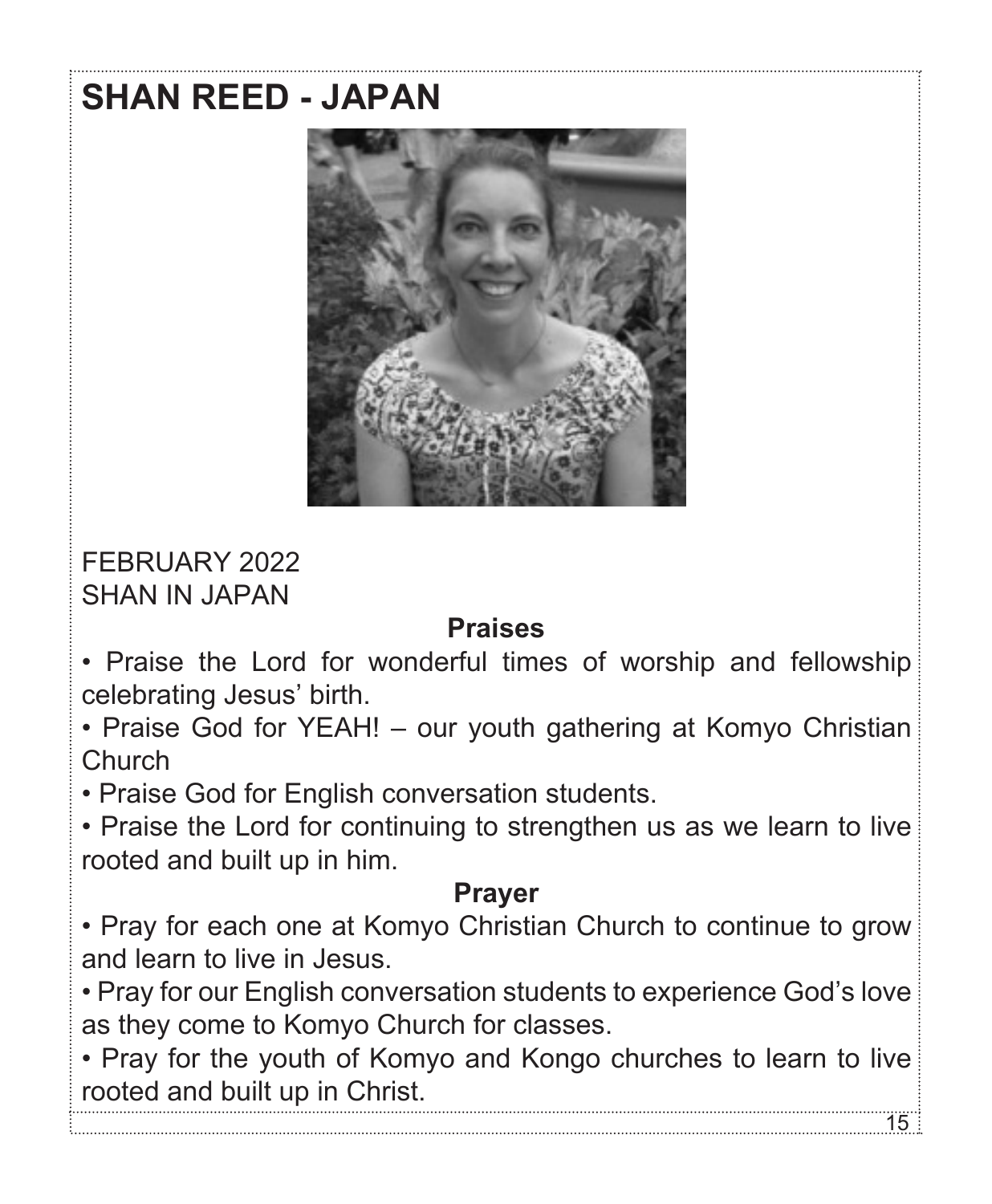• Pray for us as NAB missionaries and for Komyo Christian Church as there will be some significant transitions in the coming months. So then, just as you received Christ Jesus as Lord, continue to live your lives in him, rooted and built up in him, strengthened in the faith as you were taught, and overflowing with thankfulness.

### **COLOSSIANS 2:6 - 7 (NIV)**

Christmas is a wonderful time of year, not only because of the lights and gatherings but also because it is one of the best times to share about the love of God our Father and the birth of our Savior Jesus. Even with all the challenges of a global pandemic, the joy of Christmas still shines in our hearts. I am thankful for the many ways I was able to share that joy with friends, with students, and with the youth.

You may remember we started a youth group at Komyo Christian Church in 2020, along with students from our sister church, Kongo Bible Church. We gave it the name YEAH! since the first initial of the first four members spells 'yeah.' We enjoy our monthly gatherings, where we play games, sing, study God's Word, and, of course, have snack time. For our Christmas gathering, we decided to do something different and made a gateau chocolate cake. I brought the ingredients, and the students worked together to make the cake. It was delicious!

I was thrilled when the three students from Komyo Church were able to join our Christmas Eve service and were willing to participate. The two younger ones greeted everyone and handed out candles, while Elijah and I played the prelude on our clarinets. Then the three of them led the Advent reading and prayer.

Please pray with us as these young people learn to live rooted and built up in their Savior Jesus Christ, that they will be strengthened in their faith, and that they will overflow with thanksgiving.

Thank you for your prayers for our Christmas Eve service. One person attended for the first time. There were several people we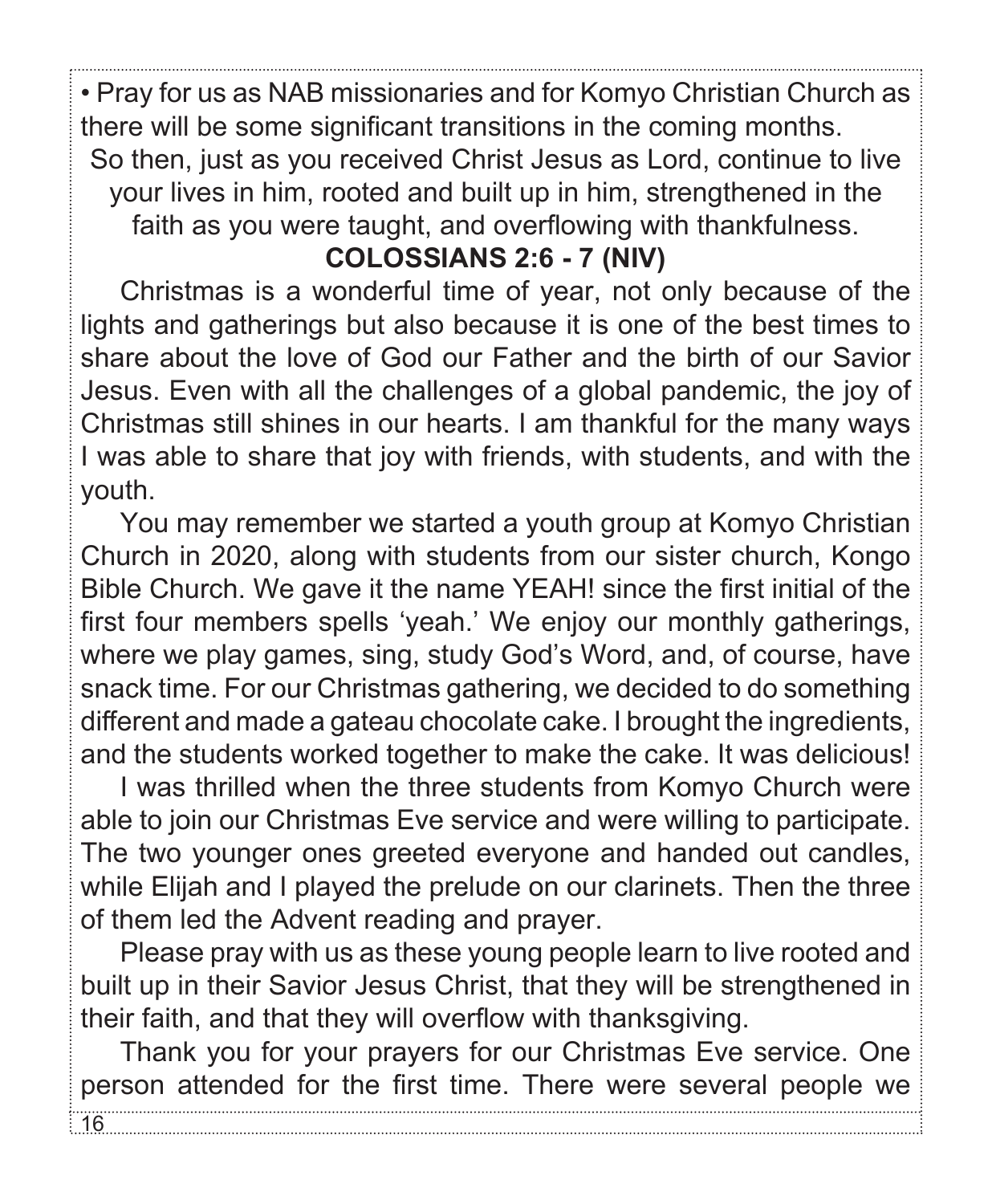had not seen for a long time. Also, there were several who attended from our sister church, Kongo Bible Church. Because the space is so large, we also enjoyed singing out loud together. What a privilege it is to meet together for praise and fellowship.

Pray with us for Komyo Christian Church as we learn to walk with Jesus, being rooted and built up in him as we are strengthened in our faith and overflow with thanksgiving.

One of my English conversation classes had the opportunity to hear the true meaning of Christmas twice in December. There are four members in the class, two are Christians and the other two are not yet; however, they both have open hearts. One of the Christian students is the wife of the pastor from Kongo Bible Church. They invited us for their Christmas tea time, where we enjoyed fellowship and heard the Christmas story, as well as the story of the carol "Silent Night."

The following week, we had a potluck at my apartment, where we also decorated cookies. Before we started, I shared the Christmas story in simple English while the ladies translated it into Japanese for themselves.

Please pray with me for these students and the others at Komyo Church to hear Jesus calling them to himself.

As I look to the next few months, I look forward to how God is going to continue working in each of these areas of ministry, as well as in my own heart, as I continue to live my life rooted in Jesus, being built up as I walk with him daily. Thank you for your partnership in sharing the love of Christ where you are and through your support of me and the ministry here in Japan.

(FYI: Kongo Bible Church is the first place I ministered when I moved to Osaka in 2006. I am grateful for their prayers and support over the years.)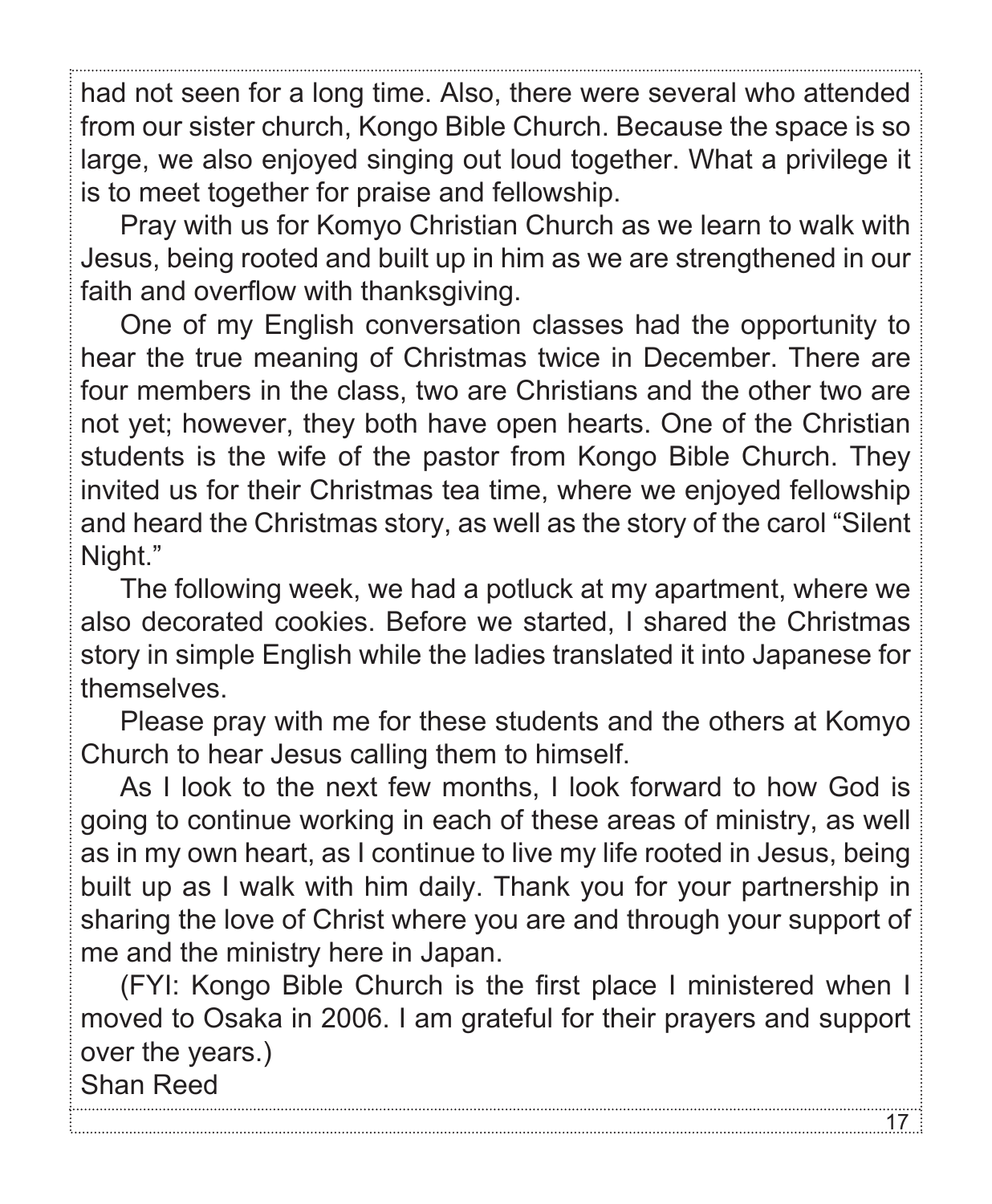# **AMANDA BENSON - PHILIPPINES**



February 1, 2022 EXCITING CHANGES COMING! We have been moved to Alert Level 2 starting today! And that means....

18

#### **Face-to-face school!**

We will be starting face-to-face school on Monday, February 7. We will have two days of orientation, after which we will start our new schedule of hybrid learning. We will be running in two cohorts so that only about half of the students are on campus at a time. The other half will be joining on video call. Fridays will still be distance learning days.

As excited as we are about seeing our students, there are also a lot of stressors. Here are some you can be praying over:

• We have never taught hybrid, so we need to figure out how to do that before next week. This includes the physical set-up of the classroom (according to government guidelines), the management of in-person and hybrid at the same time, and knowing how to prep for a class that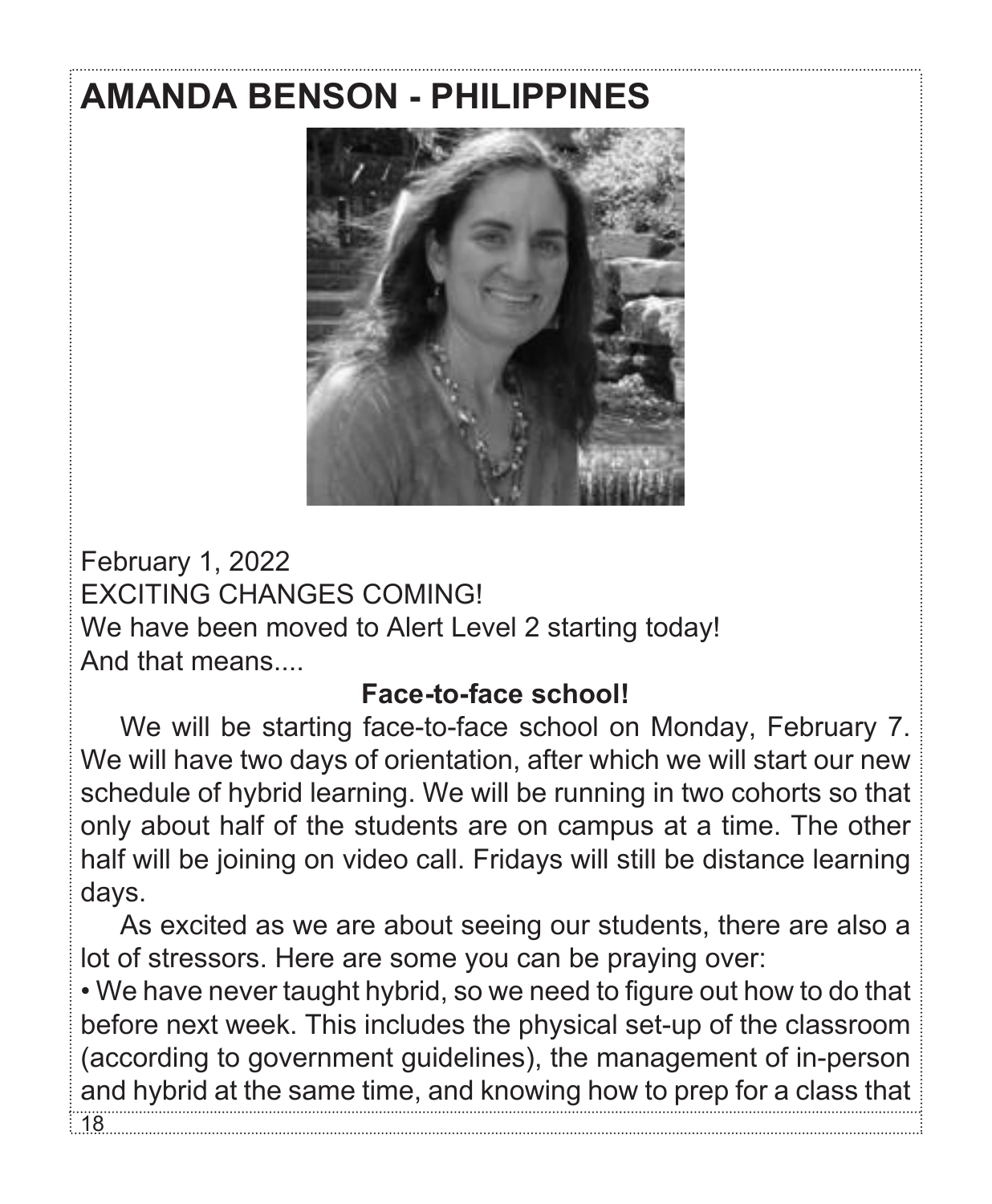is half in person and half online.

• Only fully vaccinated staff members can be in contact with students (as we are in the pilot program...this could change when the whole country is allowed to be in school again), so there are teachers who will still need to teach remotely. We also have a few staff who are overseas. So, that means we need warm bodies to supervise the classes. We have quite a few openings for these positions.

• Many of our students have never been to Faith Academy, or have never been in their current division (middle school/high school).

• Some of our students have barely seen other people for the last 22 months.

• Many students are still overseas. Praise the Lord the Philippines is opening the borders to fully vaccinated tourists starting this month, so some of them may come back. But many will finish the school year overseas.

We are so thankful God has provided us this opportunity. Almost all schools in the Philippines still are not able to meet in person.

Thank you for your prayers as we walk this new road! Amanda

### **Praises**

• That we are at Alert Level 2 and can start face-to-face classes!

• I had Covid at the beginning of the month (along with most of our staff members and the rest of this country), but it was pretty mild, and I don't think I have any lingering symptoms.

• That God is preparing me for a new ministry for next year!

#### **Prayer Requests**

• Pray for us as we transition to face-to-face school (see the list above!).

• Pray for wisdom as I process what my role will look like next year and as we begin to plan.

• Pray that God would provide the staff we need for Faith Academy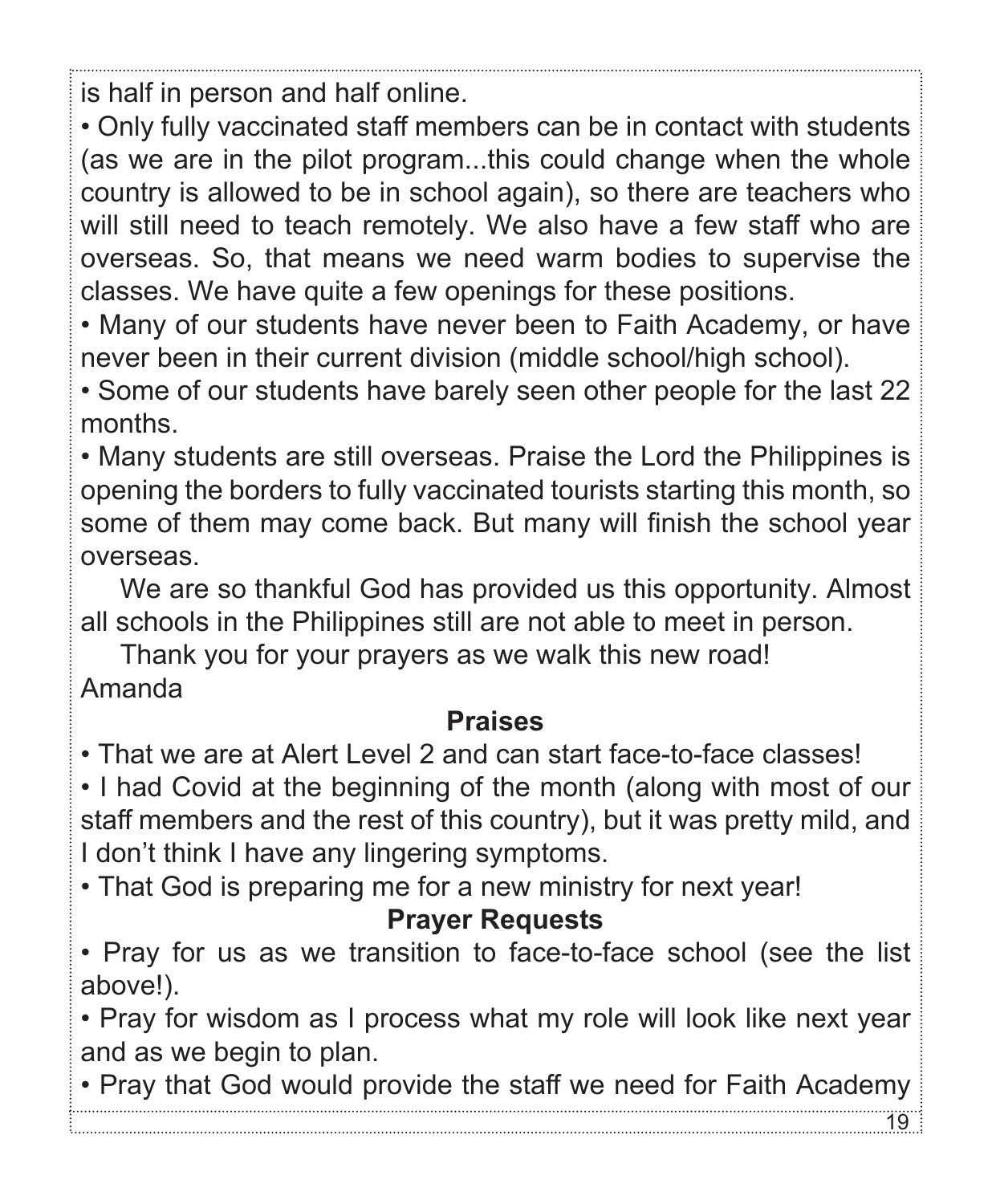for next year. There are SO many needs for next year, particularly in middle school.

• The last week of this month, I'll be hiking Mt. Apo, the largest mountain in the Philippines, with some friends and coworkers. Pray for safe travels (it's on a different island), a safe hike, good fellowship, and a time of growth!

## February 16, 2022 **PowerUp! Prayer Update**

## **Praises**

• We had our first visit from the government to check how we are doing with blended learning. It was a really positive visit!

• The shift to blended learning has generally been smooth. It's been so amazing to have real kids sitting in our desks and getting to see them and interact with them on a daily basis!

• We are at the end of our first block of second semester! There have been a lot of changes, but God has been so good and carried us through it all.

## **Prayer Requests**

• Pray that I would be able to get my grading caught up over this break so that I can start the next block not behind.

• We are hoping that we can start having all kids every day next block. Pray that this would happen so that we can have more kids in person. • Saturday a group of 14 of us are flying to Davao to hike Mt Apo, the tallest mountain in the Philippines. Pray that the details would all fall into place and that we would have a great hike and stay strong and healthy and have good fellowship.

## **Ongoing Prayer Requests**

• That God will revive the hearts of the staff and students this year, that we would passionately follow after Him.

• That our transition to hybrid learning would go smoothly. Pray for the 20